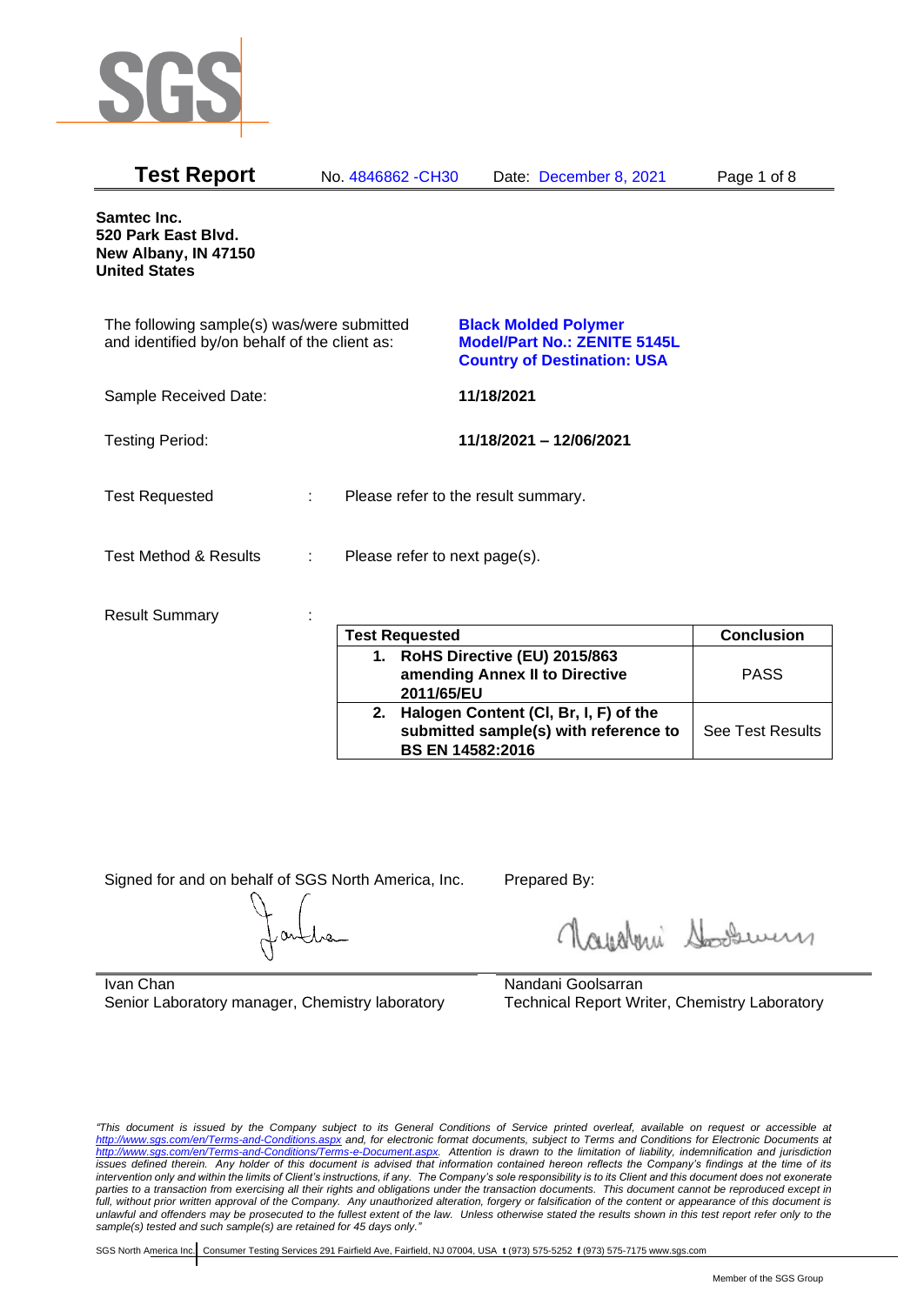

| <b>Test Report</b> | No. 4846862 - CH30 | Date: December 8, 2021 | Page 2 of 8 |
|--------------------|--------------------|------------------------|-------------|
|                    |                    |                        |             |

## **1. RoHS Directive (EU) 2015/863 amending Annex II to Directive 2011/65/EU**

## **Testing was done at an SGS Affiliate Laboratory:**

| <b>SGS Sample ID</b><br><b>Specimen</b> |                  | <b>Description</b> |  |
|-----------------------------------------|------------------|--------------------|--|
| No.                                     |                  |                    |  |
|                                         | HKT21-061445.030 | Black plastic      |  |

#### Remarks :

 $(1)$  1 mg/kg = 1 ppm = 0.0001%

(2) MDL = Method Detection Limit

- (3)  $ND = Not detected$  ( < MDL)
- (4) "-" = Not Regulated
- Test Method : With reference to IEC 62321-4:2013+A1:2017, IEC62321-5:2013, IEC62321-7-2:2017, IEC62321-6:2015 and IEC62321-8:2017, analyzed by ICP-OES, UV-Vis and GC-MS. (Decision Rule: please refer to appendix 1: Category 1)

| Test Item(s)                 | Limit | Unit  | MDL            | <i>030</i> |
|------------------------------|-------|-------|----------------|------------|
| Cadmium (Cd)                 | 100   | mg/kg | $\overline{2}$ | <b>ND</b>  |
| Lead (Pb)                    | 1,000 | mg/kg | $\mathbf{2}$   | <b>ND</b>  |
| Mercury (Hg)                 | 1,000 | mg/kg | $\mathbf{2}$   | <b>ND</b>  |
| Hexavalent Chromium (Cr(VI)) | 1,000 | mg/kg | 8              | ND         |
| Sum of PBBs                  | 1,000 | mg/kg |                | <b>ND</b>  |
| Monobromobiphenyl            |       | mg/kg | 5              | <b>ND</b>  |
| Dibromobiphenyl              |       | mg/kg | 5              | <b>ND</b>  |
| Tribromobiphenyl             |       | mg/kg | 5              | <b>ND</b>  |
| Tetrabromobiphenyl           |       | mg/kg | 5              | <b>ND</b>  |
| Pentabromobiphenyl           |       | mg/kg | 5              | <b>ND</b>  |
| Hexabromobiphenyl            |       | mg/kg | 5              | <b>ND</b>  |
| Heptabromobiphenyl           |       | mg/kg | 5              | <b>ND</b>  |
| Octabromobiphenyl            |       | mg/kg | 5              | <b>ND</b>  |
| Nonabromobiphenyl            |       | mg/kg | 5              | <b>ND</b>  |
| Decabromobiphenyl            |       | mg/kg | 5              | <b>ND</b>  |
| Sum of PBDEs                 | 1,000 | mg/kg |                | <b>ND</b>  |
| Monobromodiphenyl ether      |       | mg/kg | 5              | <b>ND</b>  |
| Dibromodiphenyl ether        |       | mg/kg | 5              | ND         |
| Tribromodiphenyl ether       |       | mg/kg | 5              | <b>ND</b>  |
| Tetrabromodiphenyl ether     |       | mg/kg | 5              | <b>ND</b>  |
| Pentabromodiphenyl ether     |       | mg/kg | 5              | <b>ND</b>  |

*"This document is issued by the Company subject to its General Conditions of Service printed overleaf, available on request or accessible at <http://www.sgs.com/en/Terms-and-Conditions.aspx> and, for electronic format documents, subject to Terms and Conditions for Electronic Documents at [http://www.sgs.com/en/Terms-and-Conditions/Terms-e-Document.aspx.](http://www.sgs.com/en/Terms-and-Conditions/Terms-e-Document.aspx) Attention is drawn to the limitation of liability, indemnification and jurisdiction issues defined therein. Any holder of this document is advised that information contained hereon reflects the Company's findings at the time of its intervention only and within the limits of Client's instructions, if any. The Company's sole responsibility is to its Client and this document does not exonerate parties to a transaction from exercising all their rights and obligations under the transaction documents. This document cannot be reproduced except in full, without prior written approval of the Company. Any unauthorized alteration, forgery or falsification of the content or appearance of this document is unlawful and offenders may be prosecuted to the fullest extent of the law. Unless otherwise stated the results shown in this test report refer only to the sample(s) tested and such sample(s) are retained for 45 days only."*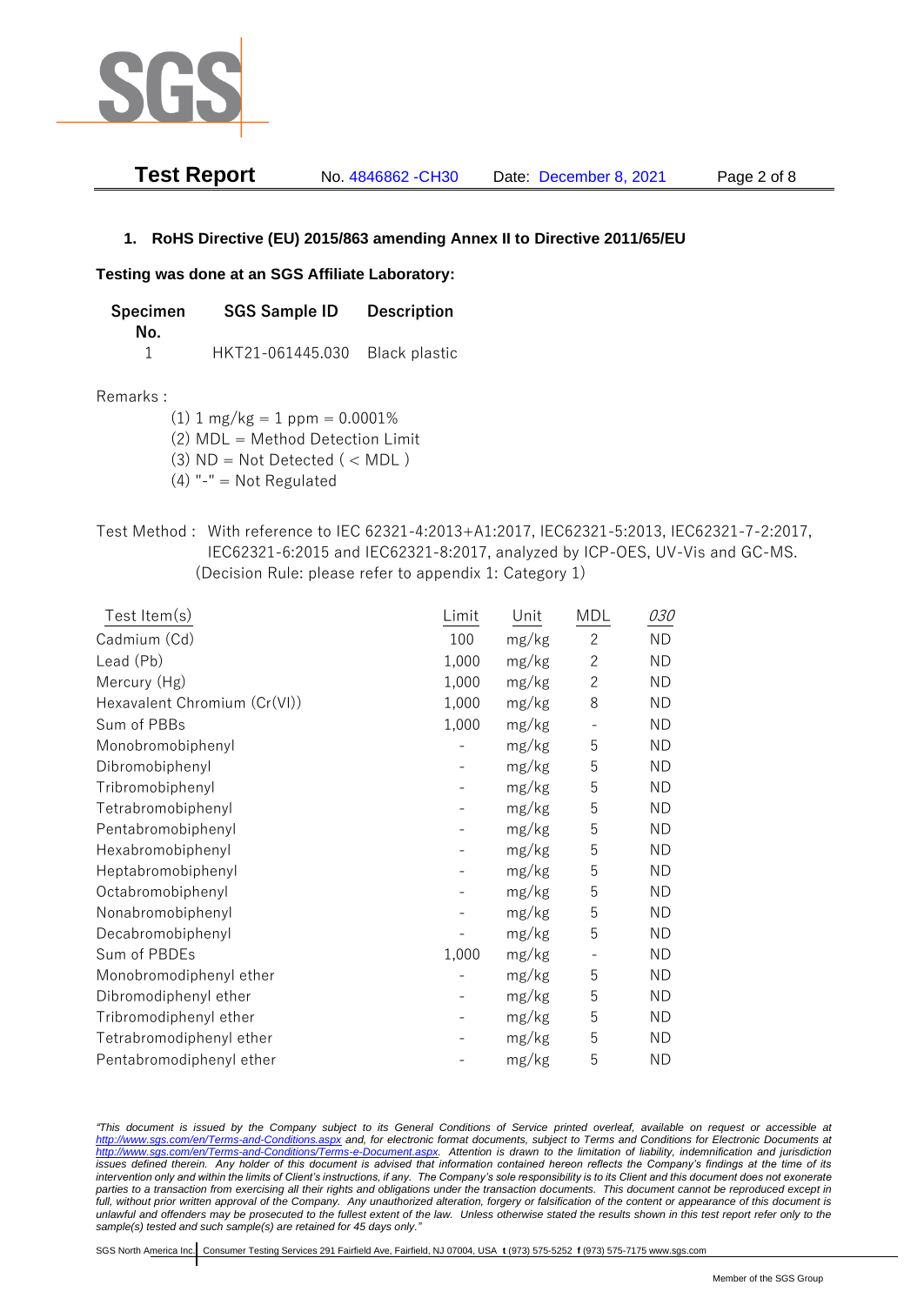

| <b>Test Report</b>                  | No. 4846862 - CH30           | Date: December 8, 2021 |            | Page 3 of 8 |  |
|-------------------------------------|------------------------------|------------------------|------------|-------------|--|
|                                     |                              |                        |            |             |  |
| Test Item $(s)$                     | Limit                        | Unit                   | <b>MDL</b> | <i>030</i>  |  |
| Hexabromodiphenyl ether             |                              | mg/kg                  | 5          | <b>ND</b>   |  |
| Heptabromodiphenyl ether            |                              | mg/kg                  | 5          | ΝD          |  |
| Octabromodiphenyl ether             | -                            | mg/kg                  | 5          | ND          |  |
| Nonabromodiphenyl ether             | $\qquad \qquad -$            | mg/kg                  | 5          | ND          |  |
| Decabromodiphenyl ether             | $\qquad \qquad \blacksquare$ | mg/kg                  | 5          | ND          |  |
| Dibutyl Phthalate (DBP)             | 1,000                        | mg/kg                  | 50         | ND          |  |
| Benzylbutyl Phthalate (BBP)         | 1,000                        | mg/kg                  | 50         | ND          |  |
| Bis-(2-ethylhexyl) Phthalate (DEHP) | 1,000                        | mg/kg                  | 50         | ND.         |  |
| Diisobutyl Phthalate (DIBP)         | 1,000                        | mg/kg                  | 50         | ΝD          |  |

Notes :

(1) The maximum permissible limit is quoted from RoHS Directive (EU) 2015/863. IEC 62321 series is equivalent to EN 62321 series [http://www.cenelec.eu/dyn/www/f?p=104:30:1742232870351101::::FSP\\_ORG\\_ID,FSP\\_LANG\\_](http://www.cenelec.eu/dyn/www/f?p=104:30:1742232870351101::::FSP_ORG_ID,FSP_LANG_ID:1258637,25) [ID:1258637,25](http://www.cenelec.eu/dyn/www/f?p=104:30:1742232870351101::::FSP_ORG_ID,FSP_LANG_ID:1258637,25)

# **2. Halogen**

# **Testing was done at an SGS Affiliate Laboratory:**

Test Method : With reference to EN 14582:2016, analysis was performed by IC.

| Test Item $(s)$ | Limit                    | Jnit  | MDL | <i>030</i> |
|-----------------|--------------------------|-------|-----|------------|
| Fluorine (F)    | $\overline{\phantom{a}}$ | mg/kg | 50  | ND         |
| Chlorine (CI)   | $\overline{\phantom{a}}$ | mg/kg | 50  | ND         |
| Bromine (Br)    | $\overline{\phantom{a}}$ | mg/kg | 50  | ND         |
| lodine (I)      | $\overline{\phantom{a}}$ | mg/kg | 50  | ND         |
|                 |                          |       |     |            |

Notes :

(1) The measurement report of the expanded uncertainty with confident level 95% by coverage factor k=2, is 20% for each analyte of Fluorine, Chlorine, Bromine and Iodine.

*<sup>&</sup>quot;This document is issued by the Company subject to its General Conditions of Service printed overleaf, available on request or accessible at <http://www.sgs.com/en/Terms-and-Conditions.aspx> and, for electronic format documents, subject to Terms and Conditions for Electronic Documents at [http://www.sgs.com/en/Terms-and-Conditions/Terms-e-Document.aspx.](http://www.sgs.com/en/Terms-and-Conditions/Terms-e-Document.aspx) Attention is drawn to the limitation of liability, indemnification and jurisdiction issues defined therein. Any holder of this document is advised that information contained hereon reflects the Company's findings at the time of its intervention only and within the limits of Client's instructions, if any. The Company's sole responsibility is to its Client and this document does not exonerate parties to a transaction from exercising all their rights and obligations under the transaction documents. This document cannot be reproduced except in full, without prior written approval of the Company. Any unauthorized alteration, forgery or falsification of the content or appearance of this document is unlawful and offenders may be prosecuted to the fullest extent of the law. Unless otherwise stated the results shown in this test report refer only to the sample(s) tested and such sample(s) are retained for 45 days only."*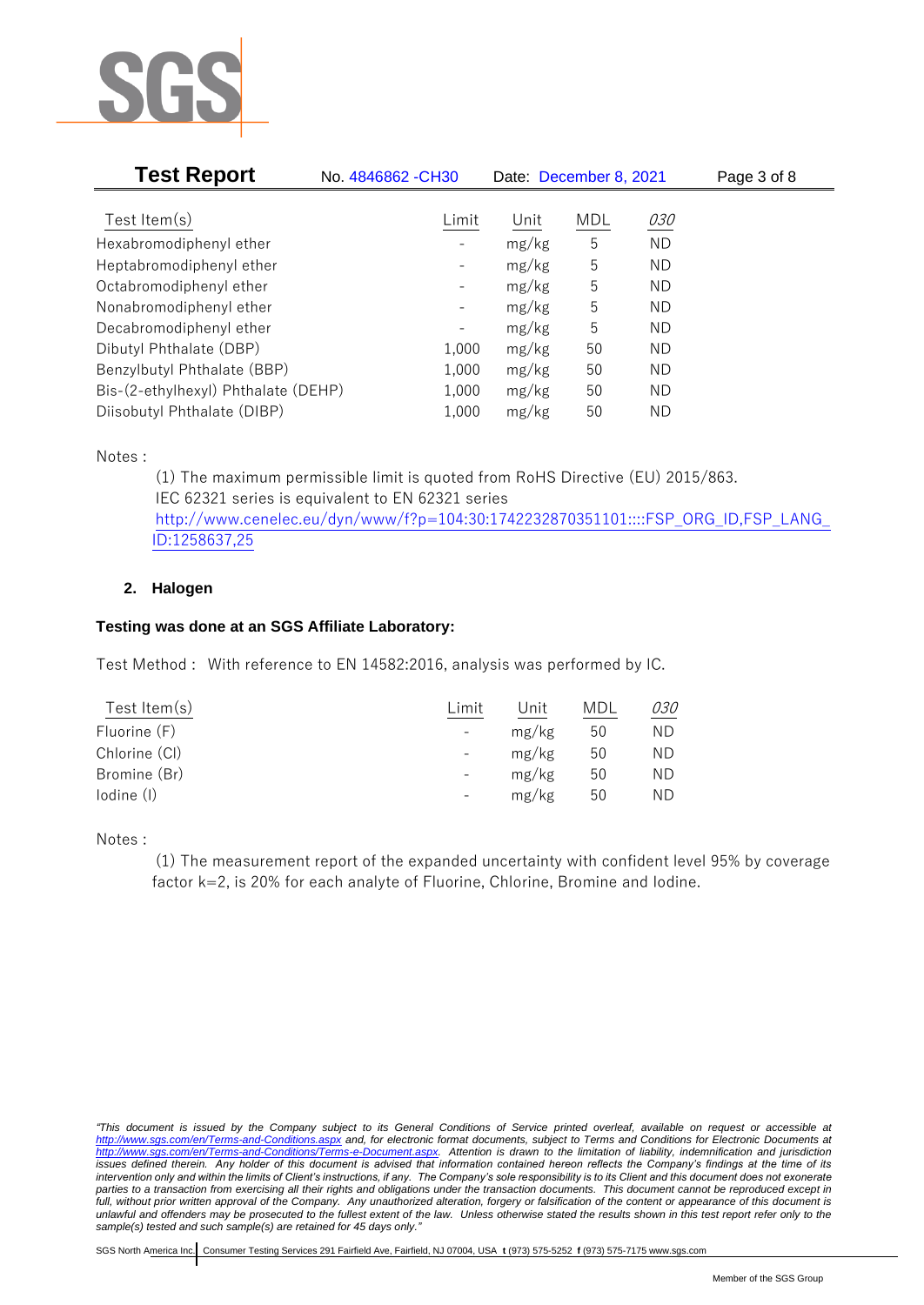

**Test Report** No. 4846862 -CH30 Date: December 8, 2021 Page 4 of 8

## Appendix 1

| Category                | Decision Rule Statement                                                                                                                                                                                                                                                                                                                                                                                                                                                                                                                                                                                                                                                                                                                                                                                                                                                                                                                                                                                                                                                                                                                                                                                                                                                                                                                                                                                                                                                                                            |
|-------------------------|--------------------------------------------------------------------------------------------------------------------------------------------------------------------------------------------------------------------------------------------------------------------------------------------------------------------------------------------------------------------------------------------------------------------------------------------------------------------------------------------------------------------------------------------------------------------------------------------------------------------------------------------------------------------------------------------------------------------------------------------------------------------------------------------------------------------------------------------------------------------------------------------------------------------------------------------------------------------------------------------------------------------------------------------------------------------------------------------------------------------------------------------------------------------------------------------------------------------------------------------------------------------------------------------------------------------------------------------------------------------------------------------------------------------------------------------------------------------------------------------------------------------|
| 4.                      | The decision rule for conformity reporting is based on the non-binary statement with quard band (is<br>equal to the expanded measurement uncertainty with a 95% coverage probability, w = U95) in<br>ILAC-G8:09/2019 Clause 4.2.3.<br>"Pass - the measured value is within (or below / above) the acceptance limit, where the<br>А.<br>acceptance limit is below / above to the quard band." or "Pass - The measured values were<br>observed in tolerance at the points tested. The specific false accept risk is up to 2.5%.".<br>В.<br>"Conditional Pass - The measured values were observed in tolerance at the points tested.<br>However, a portion of the expanded measurement uncertainty intervals about one or more<br>measured values exceeded / out of tolerance. When the measured result is close to the<br>tolerance, the specific false accept risk is up to 50%.".<br>C.<br>"Conditional Fail - One or more measured values were observed out of tolerance at the<br>points tested. However, a portion of the expanded measurement uncertainty intervals about<br>one or more measured values were in tolerance. When the measured result is close to the<br>tolerance, the specific false reject risk is up to 50%.".<br>"Fail - the measured value is out of (or below / above) the tolerance limit added / subtracted<br>D.<br>to the quard band." or "Fail - One or more measured values were observed out of tolerance<br>at the points tested". The specific false reject risk is up to 2.5%. |
| $\overline{2}$          | The decision rule for conformity reporting is based on BS EN 1811:2011+A1:2015: Reference test<br>method for release of nickel from all post assemblies which are inserted into pierced parts of the<br>human body and articles intended to come into direct and prolonged contact with the skin in<br>Section 9.2 interpretation of results.                                                                                                                                                                                                                                                                                                                                                                                                                                                                                                                                                                                                                                                                                                                                                                                                                                                                                                                                                                                                                                                                                                                                                                      |
| 3                       | The decision rule for conformity reporting is based on the general consideration of simple<br>acceptance as stated in ISO/IEC Guide 98-3: "Uncertainty of measurement - Part 3: Guide to the<br>expression of uncertainty in measurement (GUM 1995)", and more specifically for analytical<br>measurements to the EURACHEM/CITAC Guide 2012 "Quantifying Uncertainty in Analytical<br>Measurement <sup>*</sup>                                                                                                                                                                                                                                                                                                                                                                                                                                                                                                                                                                                                                                                                                                                                                                                                                                                                                                                                                                                                                                                                                                     |
| 4                       | The decision rule for conformity reporting is according to the IEC 62321-7-1 Edition 1.0 2015-09<br>Section 7: Table 1-(comparison to standard and interpretation of result)                                                                                                                                                                                                                                                                                                                                                                                                                                                                                                                                                                                                                                                                                                                                                                                                                                                                                                                                                                                                                                                                                                                                                                                                                                                                                                                                       |
| $\overline{5}$          | The decision rule for conformity reporting is according to the IEC 62321-3-1 Edition 1.0 2013-06<br>Annex A.3 interpretation of result.                                                                                                                                                                                                                                                                                                                                                                                                                                                                                                                                                                                                                                                                                                                                                                                                                                                                                                                                                                                                                                                                                                                                                                                                                                                                                                                                                                            |
| 6                       | The decision rule for conformity reporting is according to the GB/T 26125-2011 Annex A to H                                                                                                                                                                                                                                                                                                                                                                                                                                                                                                                                                                                                                                                                                                                                                                                                                                                                                                                                                                                                                                                                                                                                                                                                                                                                                                                                                                                                                        |
| 7                       | The decision rule for conformity reporting is according to the requested specification or standard<br>(ASTM F963-17 section 4.3.5)                                                                                                                                                                                                                                                                                                                                                                                                                                                                                                                                                                                                                                                                                                                                                                                                                                                                                                                                                                                                                                                                                                                                                                                                                                                                                                                                                                                 |
| $\overline{\mathbf{g}}$ | The decision rule for conformity reporting is according to the requested specification or standard<br>(AS/NZS ISO 8124 Part 3 section 4.2)                                                                                                                                                                                                                                                                                                                                                                                                                                                                                                                                                                                                                                                                                                                                                                                                                                                                                                                                                                                                                                                                                                                                                                                                                                                                                                                                                                         |
| Remark                  | If the decision rule is not feasible to be used and the uncertainty of the result is able to be provided,<br>the uncertainty range of the result will be shown in the report. Otherwise, only result will be shown<br>in the report.                                                                                                                                                                                                                                                                                                                                                                                                                                                                                                                                                                                                                                                                                                                                                                                                                                                                                                                                                                                                                                                                                                                                                                                                                                                                               |

*<sup>&</sup>quot;This document is issued by the Company subject to its General Conditions of Service printed overleaf, available on request or accessible at <http://www.sgs.com/en/Terms-and-Conditions.aspx> and, for electronic format documents, subject to Terms and Conditions for Electronic Documents at [http://www.sgs.com/en/Terms-and-Conditions/Terms-e-Document.aspx.](http://www.sgs.com/en/Terms-and-Conditions/Terms-e-Document.aspx) Attention is drawn to the limitation of liability, indemnification and jurisdiction issues defined therein. Any holder of this document is advised that information contained hereon reflects the Company's findings at the time of its intervention only and within the limits of Client's instructions, if any. The Company's sole responsibility is to its Client and this document does not exonerate parties to a transaction from exercising all their rights and obligations under the transaction documents. This document cannot be reproduced except in full, without prior written approval of the Company. Any unauthorized alteration, forgery or falsification of the content or appearance of this document is unlawful and offenders may be prosecuted to the fullest extent of the law. Unless otherwise stated the results shown in this test report refer only to the sample(s) tested and such sample(s) are retained for 45 days only."*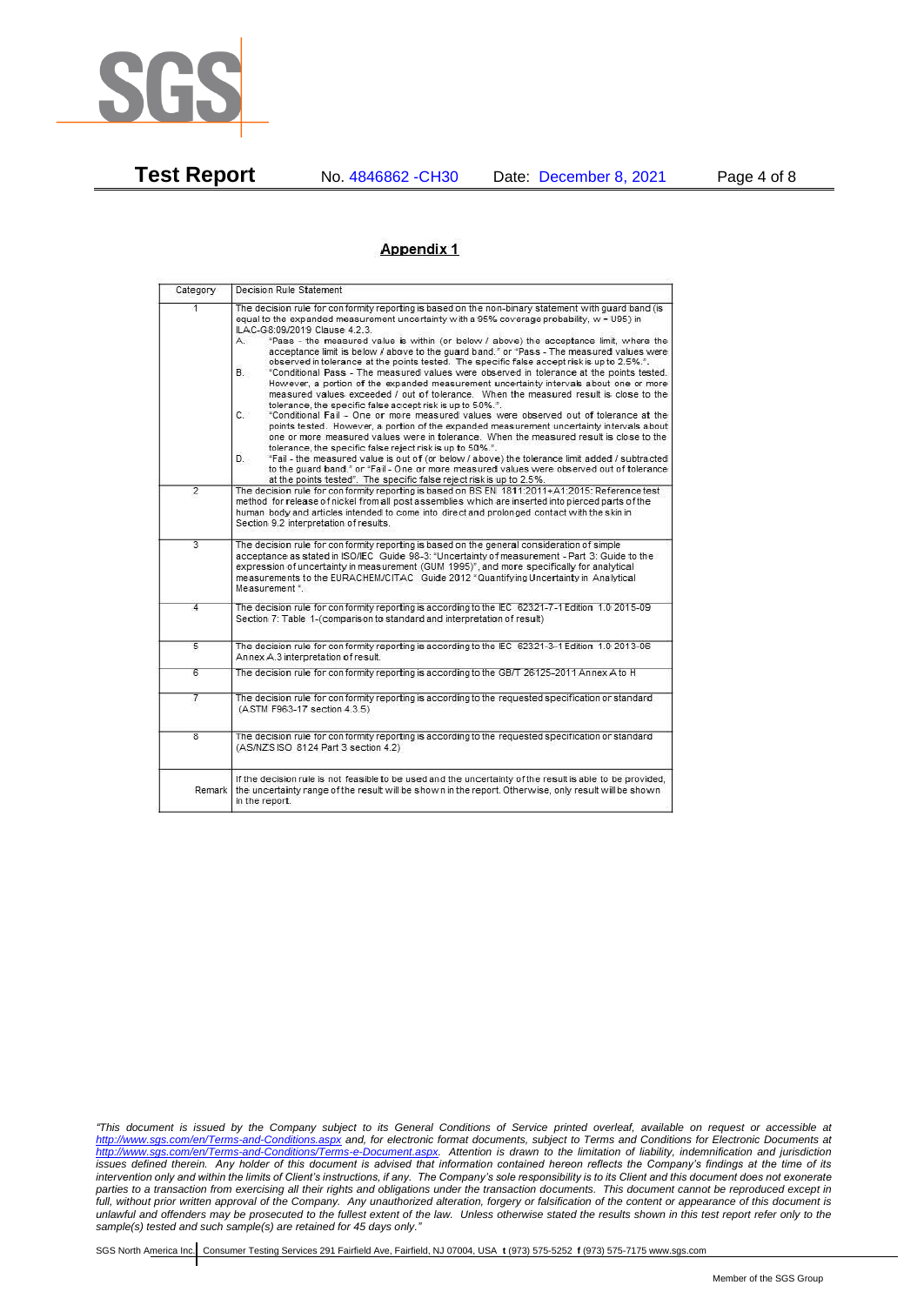

| <b>Test Report</b><br>No. 4846862 - CH30<br>Page 5 of 8<br>Date: December 8, 2021 |
|-----------------------------------------------------------------------------------|
|-----------------------------------------------------------------------------------|

Flowchart:



Note: 1) Boiling water test method was also performed for the analysis of Cr (VI) in metal sample.

The polymeric samples were dissolved totally by pre-conditioning method according to  $2)$ above flow chat for Cd, Pb and Hg contents analysis.

| Operator:      | Chiu Kan Yuen/ Tang Koon Pang (Acid digestion) |  |
|----------------|------------------------------------------------|--|
|                | Chiu Kan Yuen (Dry Ashing)                     |  |
|                | Nick Liu (Hexavalent Chromium)                 |  |
|                | Kent Wan (PBBs and PBDEs)                      |  |
| Section Chief: | Chan Chun Kit, Dickson                         |  |

*"This document is issued by the Company subject to its General Conditions of Service printed overleaf, available on request or accessible at <http://www.sgs.com/en/Terms-and-Conditions.aspx> and, for electronic format documents, subject to Terms and Conditions for Electronic Documents at [http://www.sgs.com/en/Terms-and-Conditions/Terms-e-Document.aspx.](http://www.sgs.com/en/Terms-and-Conditions/Terms-e-Document.aspx) Attention is drawn to the limitation of liability, indemnification and jurisdiction issues defined therein. Any holder of this document is advised that information contained hereon reflects the Company's findings at the time of its intervention only and within the limits of Client's instructions, if any. The Company's sole responsibility is to its Client and this document does not exonerate parties to a transaction from exercising all their rights and obligations under the transaction documents. This document cannot be reproduced except in full, without prior written approval of the Company. Any unauthorized alteration, forgery or falsification of the content or appearance of this document is unlawful and offenders may be prosecuted to the fullest extent of the law. Unless otherwise stated the results shown in this test report refer only to the sample(s) tested and such sample(s) are retained for 45 days only."*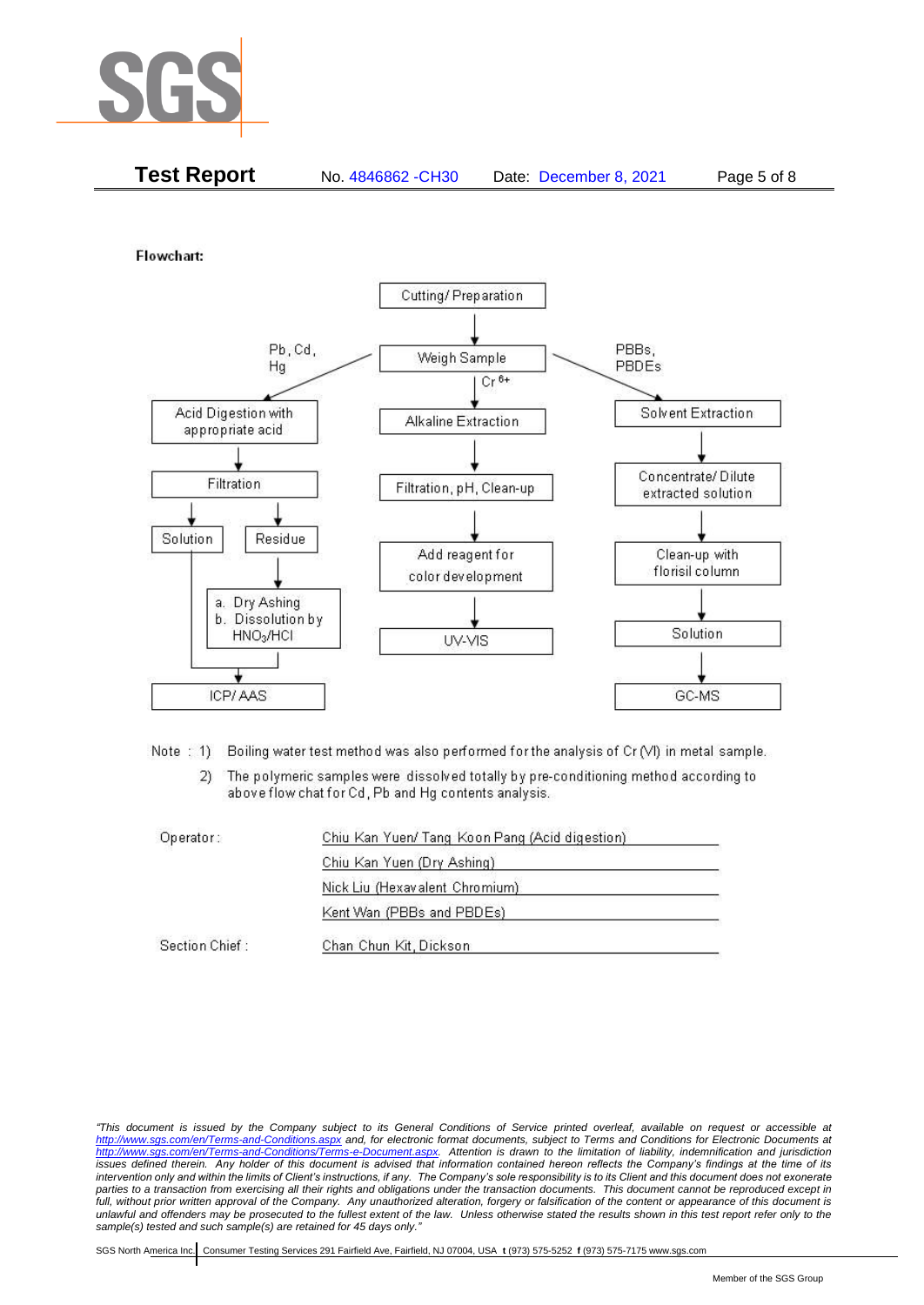

| Test Report | No. 4846862 -CH30 | Date: December 8, 2021 | Page 6 of 8 |
|-------------|-------------------|------------------------|-------------|
|-------------|-------------------|------------------------|-------------|

#### **Flowchart for Phthalates measurement**

Method: IEC 62321-8:2017



| Tested by  | Lumpy Lee   |  |
|------------|-------------|--|
| Checked by | Edmund Kwan |  |

*<sup>&</sup>quot;This document is issued by the Company subject to its General Conditions of Service printed overleaf, available on request or accessible at <http://www.sgs.com/en/Terms-and-Conditions.aspx> and, for electronic format documents, subject to Terms and Conditions for Electronic Documents at [http://www.sgs.com/en/Terms-and-Conditions/Terms-e-Document.aspx.](http://www.sgs.com/en/Terms-and-Conditions/Terms-e-Document.aspx) Attention is drawn to the limitation of liability, indemnification and jurisdiction issues defined therein. Any holder of this document is advised that information contained hereon reflects the Company's findings at the time of its intervention only and within the limits of Client's instructions, if any. The Company's sole responsibility is to its Client and this document does not exonerate*  parties to a transaction from exercising all their rights and obligations under the transaction documents. This document cannot be reproduced except in *full, without prior written approval of the Company. Any unauthorized alteration, forgery or falsification of the content or appearance of this document is unlawful and offenders may be prosecuted to the fullest extent of the law. Unless otherwise stated the results shown in this test report refer only to the sample(s) tested and such sample(s) are retained for 45 days only."*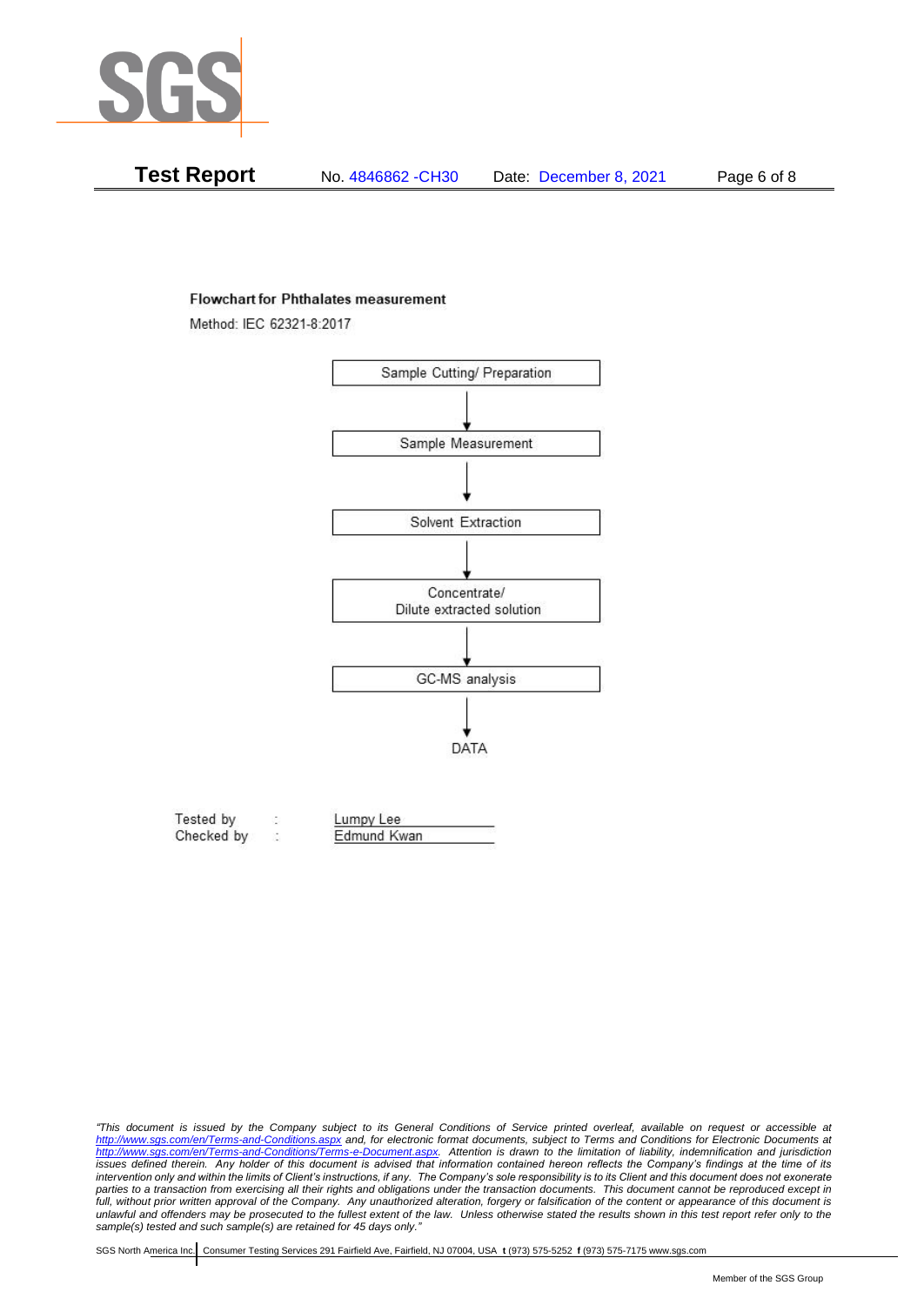

**Test Report** No. 4846862 -CH30 Date: December 8, 2021 Page 7 of 8

## **Flowchart for Halogen Free Test**

Method: BS EN14582:2016



Operator: Tang Ying Sam Supervisor: Chan Chun Kit (Dickson)

*"This document is issued by the Company subject to its General Conditions of Service printed overleaf, available on request or accessible at <http://www.sgs.com/en/Terms-and-Conditions.aspx> and, for electronic format documents, subject to Terms and Conditions for Electronic Documents at [http://www.sgs.com/en/Terms-and-Conditions/Terms-e-Document.aspx.](http://www.sgs.com/en/Terms-and-Conditions/Terms-e-Document.aspx) Attention is drawn to the limitation of liability, indemnification and jurisdiction issues defined therein. Any holder of this document is advised that information contained hereon reflects the Company's findings at the time of its intervention only and within the limits of Client's instructions, if any. The Company's sole responsibility is to its Client and this document does not exonerate parties to a transaction from exercising all their rights and obligations under the transaction documents. This document cannot be reproduced except in full, without prior written approval of the Company. Any unauthorized alteration, forgery or falsification of the content or appearance of this document is unlawful and offenders may be prosecuted to the fullest extent of the law. Unless otherwise stated the results shown in this test report refer only to the sample(s) tested and such sample(s) are retained for 45 days only."*